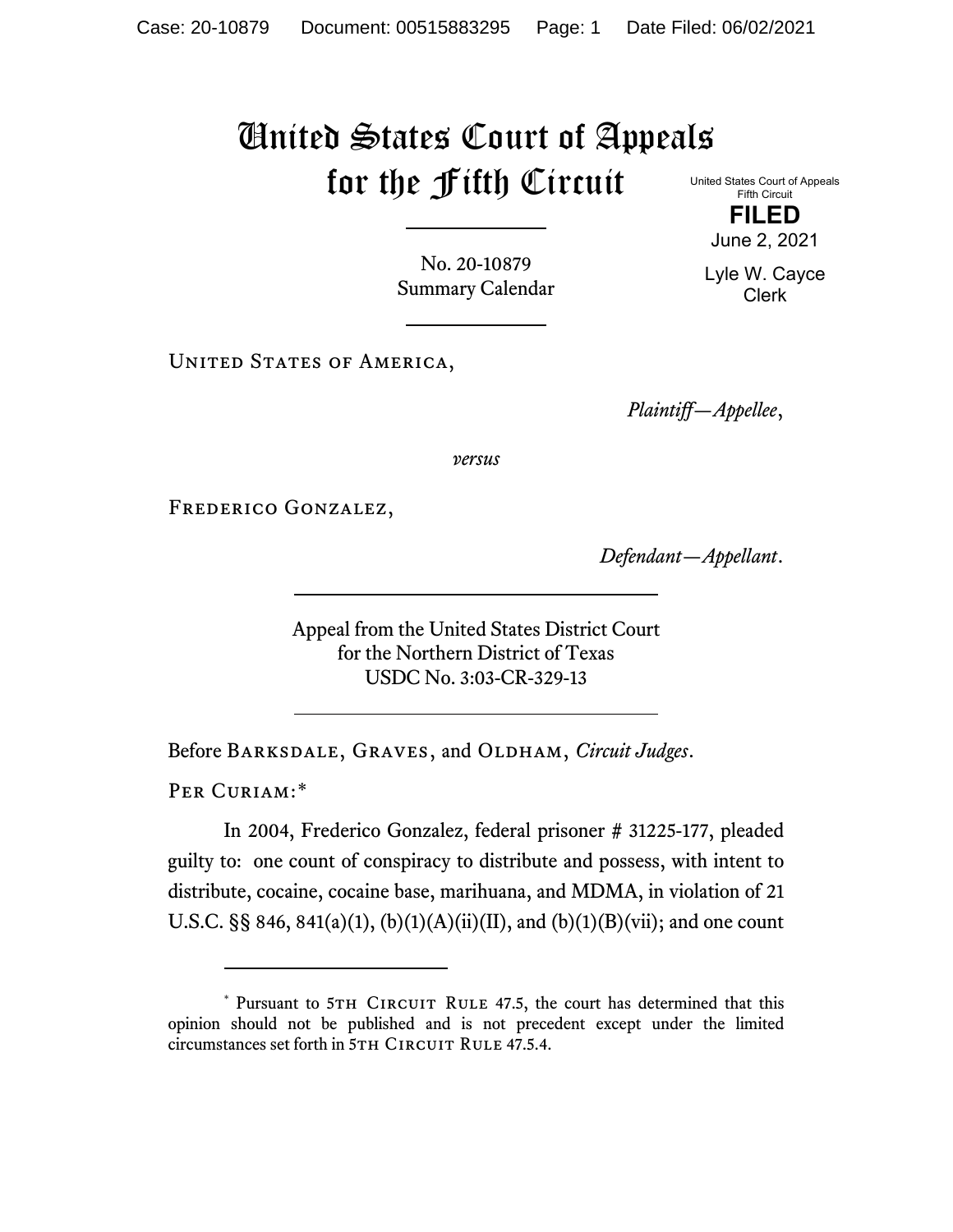## No. 20-10879

of conspiracy to transport, and attempt to transport, monetary instruments from inside, to outside, the United States, in violation of 18 U.S.C. § 1956(h). Gonzalez was sentenced to, *inter alia*, life imprisonment—later reduced to 360-months' imprisonment pursuant to 18 U.S.C. § 3582(c)(2).

Proceeding *pro se*, he challenges the district court's denial of his motion, pursuant to 18 U.S.C.  $\S$  3582(c)(1)(A), for compassionate release. Gonzalez contends the court: concluded erroneously he failed to exhaust his administrative remedies; and did not consider his various medical conditions that, in conjunction with COVID-19, constitute "extraordinary and compelling reasons" qualifying him for compassionate release. (Gonzalez also asserts, for the first time on appeal, an outbreak of Legionnaires' disease at his prison warrants his compassionate release. Notwithstanding the outbreak occurred after the court's ruling, we decline to consider this contention. *E.g.*, *Theriot v. Par. of Jefferson*, 185 F.3d 477, 491 n.26 (5th Cir. 1999) ("An appellate court may not consider new evidence furnished for the first time on appeal and may not consider facts which were not before the district court at the time of the challenged ruling.").)

Under  $\S 3582(c)(1)(A)$ , a district court may reduce a prisoner's term of imprisonment if, after considering the applicable 18 U.S.C. § 3553(a) sentencing factors, it concludes: "extraordinary and compelling reasons warrant such a reduction"; and "such a reduction is consistent with applicable policy statements issued by the Sentencing Commission". 18 U.S.C. § 3582(c)(1)(A). The denial of a motion for such release is reviewed for abuse of discretion, *United States v. Chambliss*, 948 F.3d 691, 693 (5th Cir. 2020); and it may be affirmed on any basis supported by the record, *see United States v. Lang*, 835 F. App'x 790, 791 n.1 (5th Cir. 2021) (citing *United States v. Chacon*, 742 F.3d 219, 220 (5th Cir. 2014)).